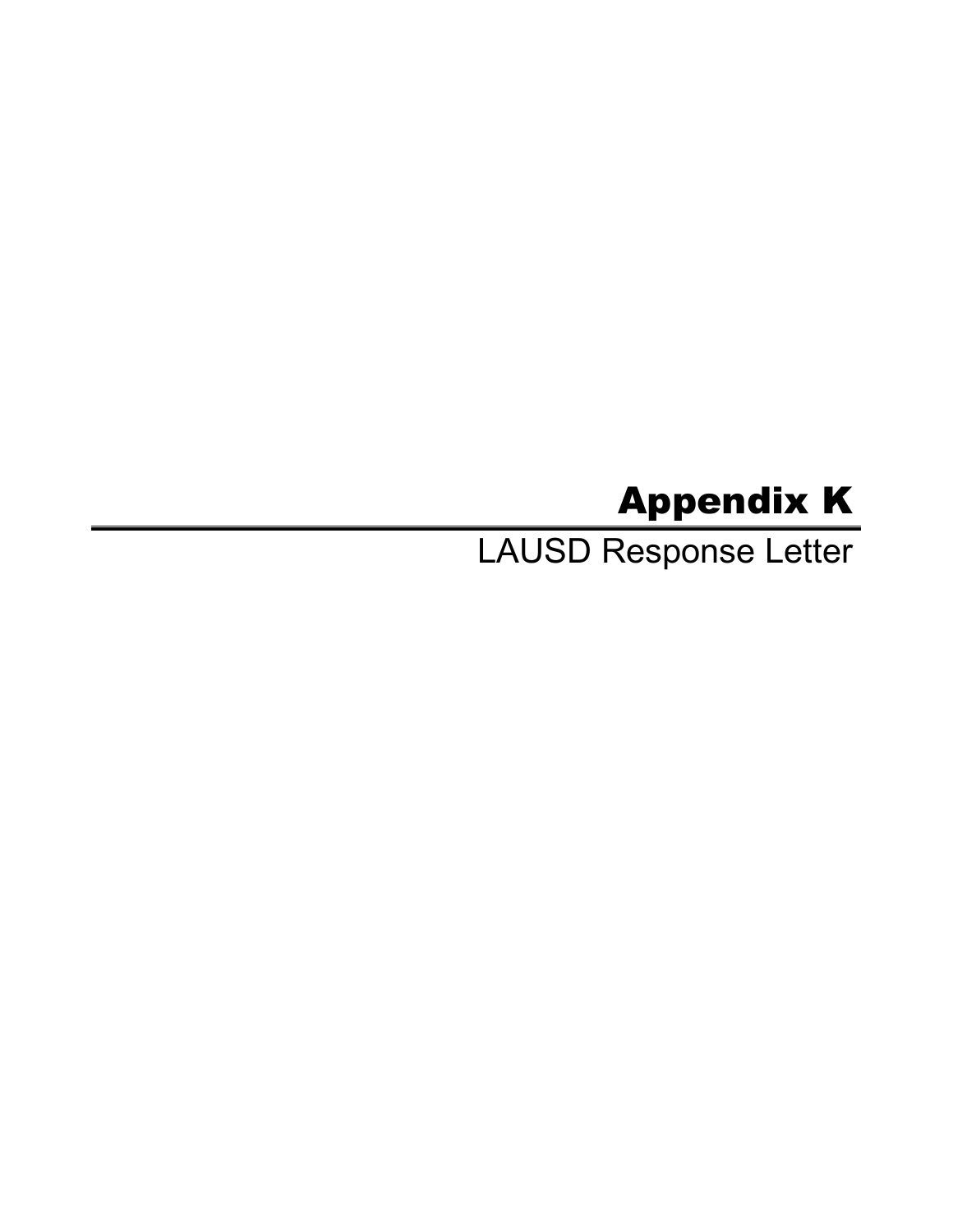

# **LOS ANGELES UNIFIED SCHOOL DISTRICT**

**Facilities Services Division** 

July 25, 2018 DATE:

- TO: William Lamborn Major Projects Section Department of City Planning
- FROM: Rena Perez, Director Master Planning & Demographics
- SUBJECT: Environmental Impact Report Information Requested for: 2143 VIOLET STREET PROJECT, located at 2117-2147 East Violet Street and 2118-2142 East 7<sup>th</sup> Place, Los Angeles, CA 90021. The project is planned to construct 347 live/work units, including retail/commercial use.

Included please find a LAUSD Schools Enrollments and Capacities Report for the schools and programs serving the project address. This report contains the most recent data available on operating capacities and enrollments, and is designed to address any questions pertaining to overcrowding and factors related to school capacity. All schools operate on single track calendars.

Please note that no new school construction is planned and the data in this report *already take into account*: portable classrooms on site, additions being built onto existing schools, student permits and transfers, programs serving choice areas, and any other operational activities or educational programming affecting the operating capacities and enrollments among LAUSD schools.

Additional information on LAUSD's Capital Improvement programs can be found on the Facilities Services Division main webpage at http://www.laschools.org/new-site/. Listings of residential schools and other programs serving the project can be found using LAUSD's Residential School Finder at http://rsi.lausd.net/ResidentSchoolIdentifier/.

# MASTER PLANNING AND DEMOGRAPHICS RESPONSE TO SPECIFIC QUESTIONS

- The project is located in a High School attendance choice/option area. Please see LAUSD Schools **Ouestions:**  $1, 3, 5, 6 & 8$ Enrollments and Capacities Report details;
- Please contact the LAUSD Developer Fee Program Office (DFPO) at (213) 241-0715 for more **Questions: 7** information regarding fees and student generation rates.

#### **ATTACHMENTS**

- 1. LAUSD SCHOOLS ENROLLMENTS AND CAPACITIES REPORT
- 2. BOUNDARY DESCRIPTIONS FOR SCHOOLS SERVING PROPOSED PROJECT Boundary descriptions for existing schools identified as serving the proposed project

Sincerely ≹ena Pere rector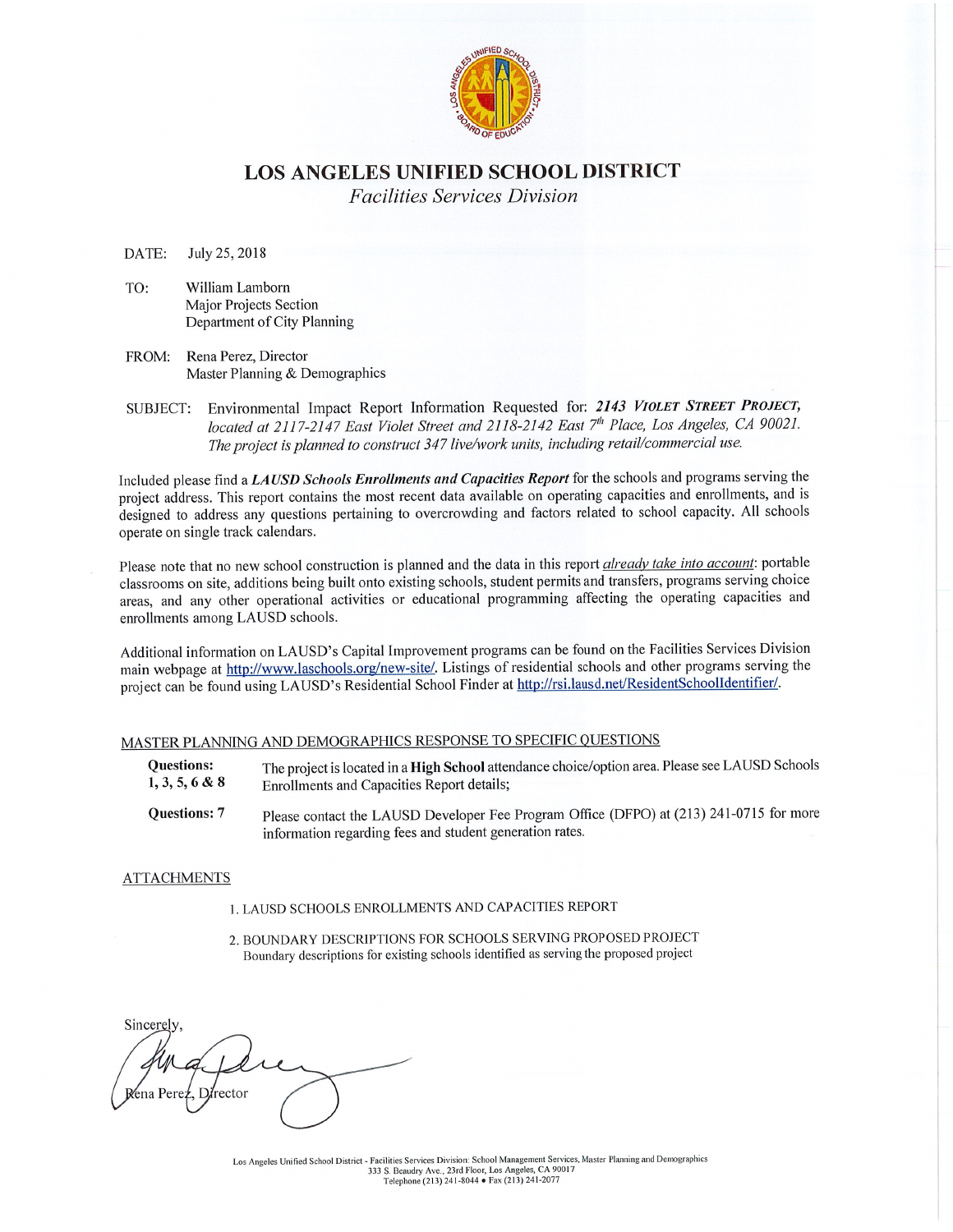#### **PROJECT SERVED: 2143 VIOLET STREET PROJECT, located at 2117-2147 East Violet Street and 2118-2142 East 7th Place, Los Angeles, CA 90021. The project is planned to construct 347 live/work units, including retail/commercial use.**

**SCHOOL YEAR: 2017-2018**

|                     |                                                         |          |                |                       |                                                                                          |                            |                         |                                                                           | 10                                                            |
|---------------------|---------------------------------------------------------|----------|----------------|-----------------------|------------------------------------------------------------------------------------------|----------------------------|-------------------------|---------------------------------------------------------------------------|---------------------------------------------------------------|
| Code<br>Cost Center | Φ<br>Ş<br>ਠ<br>Schoo                                    | Capacity | 띧<br>Resident  | έĭ<br>Ğ<br>ш<br>ctual | ᢛ<br>eating<br>ಠಾ<br>욕<br>$\circ$<br>ū.<br>Current<br>$\frac{1}{9}$<br>ᢐ<br>ō<br>$\circ$ | $\sim$<br>š<br>ರ<br>෪<br>O | Enrollment<br>Projected | ating<br>rtage)<br>۵<br>ō<br>cted<br>—<br>eo<br>-je<br>ā<br>ō<br>ે ઠ<br>≏ | ြစ<br>rding<br>Futur<br>≘.<br>ō<br>Overcr<br>Projected i<br>Ó |
| 1550501             | 9th St El                                               | 375      | 292            | 347                   | 83                                                                                       | No                         | 353                     | 22                                                                        | No                                                            |
| 1817901             | <b>Hollenbeck MS</b>                                    | 1032     | 1433           | 1017                  | (401)                                                                                    | <b>Yes</b>                 | 1295                    | (263)                                                                     | Yes                                                           |
| a.                  | <b>SCHOOL CHOICE AREA TOTALS</b> (schools listed below) | 2883     | 3570           | 2568                  | (687)                                                                                    | <b>Yes</b>                 | 3328                    | (445)                                                                     | <b>Yes</b>                                                    |
|                     | <b>BOYLE HEIGHTS ZONE OF CHOICE</b>                     |          |                |                       |                                                                                          |                            |                         |                                                                           |                                                               |
| 1761501             | <b>Boyle Heights STEM</b>                               | 346      | ٠              | 228                   | $\overline{\phantom{a}}$                                                                 |                            |                         |                                                                           |                                                               |
| 1774901             | Roosevelt SH                                            | 1368     | $\blacksquare$ | 1253                  | $\overline{\phantom{a}}$                                                                 |                            |                         |                                                                           |                                                               |
| 1861101             | Mendez SH                                               | 1169     | ٠              | 1087                  | $\overline{\phantom{a}}$                                                                 |                            |                         |                                                                           |                                                               |

<sup>a</sup> Schools & programs that are part of a "school choice area" pull enrollments from the area school(s) that have resident attendance boundaries.

Seating overage/shortage and overcrowding is calculated and reported for the school choice area as a whole; capacity and actual enrollment is reported for each individual school and/or program listed in the shaded cells.

see next page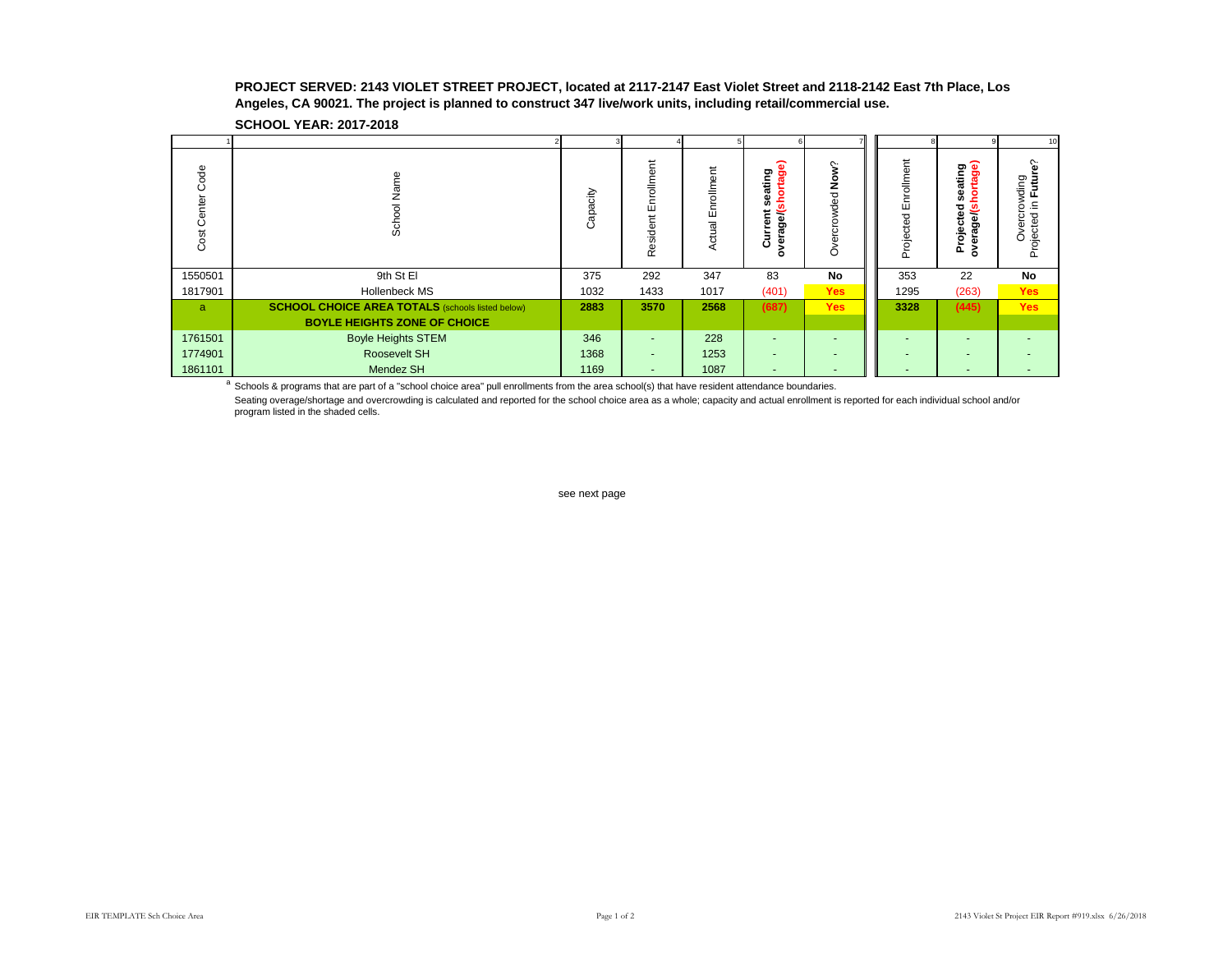NOTES:

<sup>1</sup> School's ID code.

<sup>2</sup> School's name

- 3 School's operating capacity. The maximum number of students the school can serve with the school's classroom utilization. Excludes capacity allocated to charter colocations. Includes capacity for magnet programs.
- 4 The total number of students living in the school's attendance area and who are eligible to attend the school at the start of the reported school year, plus students enrolled at any on-site magnet centers.
- <sup>5</sup> The number of students actually attending the school at the start of the reported school year, including magnet students.
- <sup>6</sup> Reported school year seating overage or (shortage): equal to (capacity) (resident enrollment).
- $7$  Reported school year overcrowding status of school. The school is overcrowded if any of these conditions exist:
	- -There is a seating shortage.
- -There is a seating overage of LESS THAN or EQUAL TO a margin of 20 seats.
- <sup>8</sup> Projected 5-year total number of students living in the school's attendance area and who are eligible to attend the school as of the start of the school year. Includes magnet students.
- <sup>9</sup> Projected seating overage or (shortage): equal to (capacity) (projected enrollment).
- <sup>10</sup> Projected overcrowding status of school. The school will be considered overcrowded in the future if any of these conditions exist: -There is a seating shortage in the future.
	- -There is a seating overage of LESS THAN or EQUAL TO a margin of 20 seats in the future.
- ° Magnet Schools with Resident Kindergarten Enrollment: Resident enrollment is reported for Kindergarten only. Actual enrollment is reported for all grades in school. Projected data not reported.
- \* Enrollment is by application only.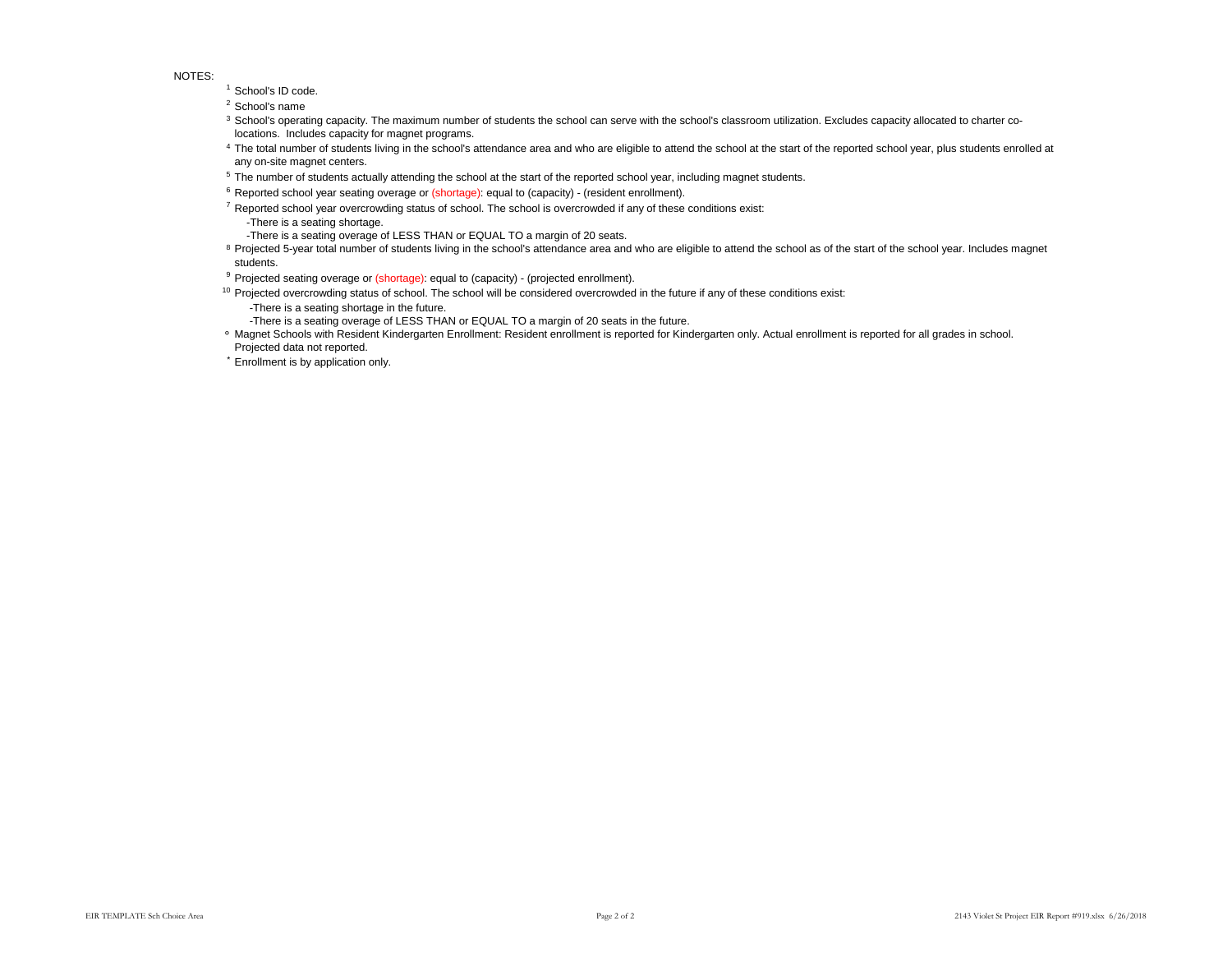### **LOS ANGELES UNIFIED SCHOOL DISTRICT F**acilities **S**ervices **D**ivision

# **LOC. CODE:** 5505 **COST CENTER:** 1550501

# **SUBJECT:** NEW SERVICE BOUNDARY DESCRIPTION FOR NINTH STREET SCHOOL EFFECTIVE JULY 1, 2013.

The area described below has been approved as the attendance area served by the above-mentioned school. The description starts at the most northwesterly corner and follows the streets in clockwise order. Boundaries are on the center of the street unless otherwise noted.

This boundary supersedes boundary effective July 1, 1984 (updated 7-1-1994, 7-1-2009).

This is an official copy for your file.

(GRADES K - 5)

FIRST STREET \* ALAMEDA STREET \* FOURTH STREET \* LOS ANGELES RIVER \* 15TH STREET AND EXTENSION \* CENTRAL AVENUE \* 14TH PLACE \* SAN PEDRO STREET \* 14TH STREET AND EXTENSION \* MAIN STREET \* 14TH STREET \* HILL STREET \* VENICE BOULEVARD \* HOPE STREET AND EXTENSION \* FOURTH STREET \* OLIVE STREET.

For assistance, please call Master Planning & Demographics, Facilities Services Division, at (213) 241-8044.

**APPROVED:** MARK HOVATTER, Chief Facilities Executive, Facilities Services Division

**DISTRIBUTION:** School **Contained Beat Containers Containers Containers Containers Containers Transportation Branch**<br>Transportation Branch **Containers Department of Transportation**. City of L.A. Master Planning and Demographics

Department of Transportation, City of L. A.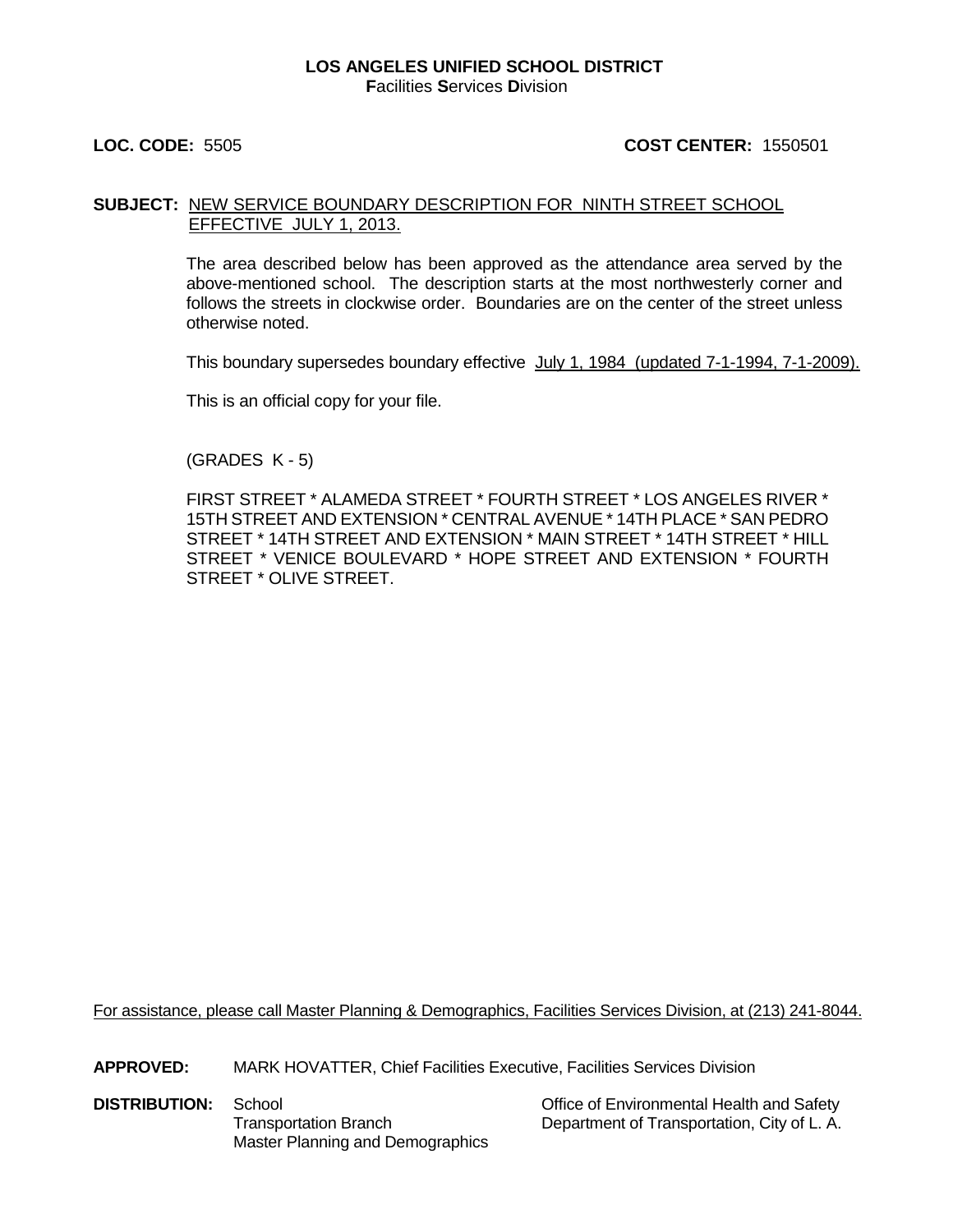### **LOC. CODE:** 8179 **COST CENTER:** 1817901

# **SUBJECT:** UPDATE BOUNDARY DESCRIPTION FOR HOLLENBECK MIDDLE SCHOOL EFFECTIVE JULY 1, 2011 (UPDATED 7-1-2013).

Reconfiguration has changed the grade levels serviced by this school and the boundary description has been updated to reflect this change. This updating does not change the intent of the boundary as it was approved on July 1, 2011. The description starts at the most northwesterly corner and follows the streets in clockwise order. Boundaries are on the center of the street unless otherwise noted.

This is an official copy for your file.

(GRADES 6 - 8)

AREA I

FIRST STREET \* ALAMEDA STREET \* FOURTH STREET \* LOS ANGELES RIVER \* SANTA MONICA FREEWAY \* ALAMEDA STREET \* SEVENTH STREET \* MAIN STREET.

#### AREA II

CESAR E. CHAVEZ AVENUE \* MISSION ROAD \* MARENGO STREET \* STATE STREET (BOTH SIDES EXCLUDED) \* SAN BERNARDINO FREEWAY \* BRITTANIA STREET AND EXTENSIONS \* CESAR E. CHAVEZ AVENUE \* GOLDEN STATE FREEWAY \* MICHIGAN AVENUE AND EXTENSION \* ECHANDIA STREET \* SANTA ANA FREEWAY \* LOS ANGELES RIVER.

#### AREA III

FOURTH STREET \* EUCLID AVENUE \* WHITTIER BOULEVARD \* FICKETT STREET \* SIXTH STREET \* MOTT STREET \* LANFRANCO STREET (BOTH SIDES) \* SAVANNAH STREET (BOTH SIDES EXCLUDED).

(GRADES 7 - 8)

MARENGO STREET \* SOTO STREET \* FAIRMOUNT STREET \* FICKETT STREET \* MALABAR STREET \* MOTT STREET \* CESAR E. CHAVEZ AVENUE \* EVERGREEN AVENUE \* FOURTH STREET \* SAVANNAH STREET (BOTH SIDES) \* LANFRANCO STREET (BOTH SIDES EXCLUDED) \* MOTT STREET \* SIXTH STREET \* FICKETT STREET \* WHITTIER BOULEVARD \* EUCLID AVENUE \* EIGHTH STREET AND EXTENSION \* POMONA FREEWAY \* SANTA MONICA FREEWAY \* LOS ANGELES RIVER \* THIRD STREET AND EXTENSION \* PECAN STREET \* FIRST STREET \* SANTA ANA FREEWAY \* ECHANDIA STREET AND EXTENSION \* MICHIGAN AVENUE AND EXTENSION \* GOLDEN STATE FREEWAY \* CESAR E. CHAVEZ AVENUE \* BRITTANIA STREET AND EXTENSIONS \* SAN BERNARDINO FREEWAY \* STATE STREET (BOTH SIDES EXCLUDED).

#### OPTIONAL: STEVENSON AND HOLLENBECK MIDDLE SCHOOLS

(GRADES 7 - 8)

SANTA MONICA FREEWAY \* POMONA FREEWAY \* EIGHTH STREET AND EXTENSION \* GRANDE VISTA AVENUE \* LOS ANGELES CITY BOUNDARY \* LOS ANGELES RIVER.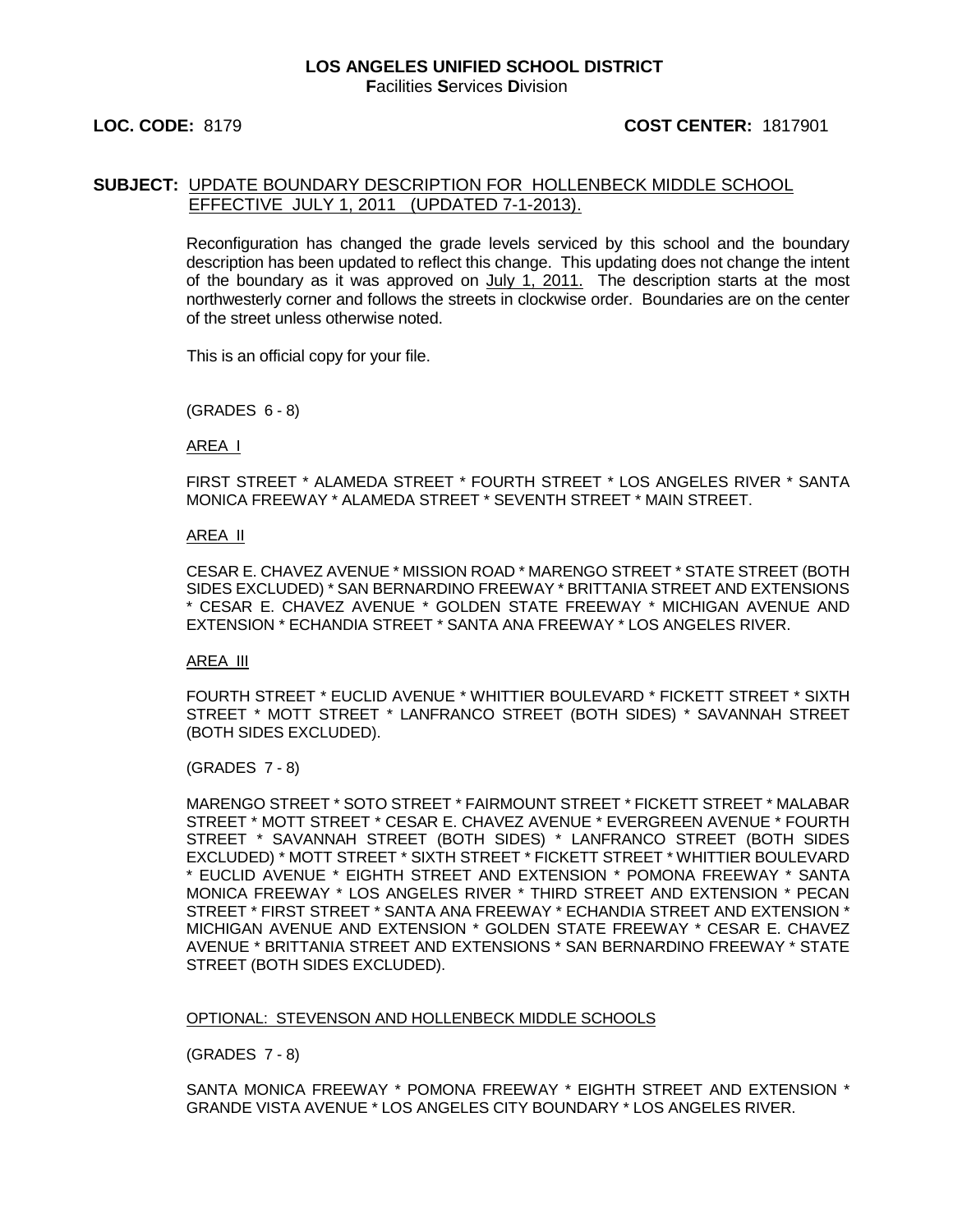For assistance, please call Master Planning & Demographics, Facilities Services Division, at (213) 241-8044.

**APPROVED:** MARK HOVATTER, Chief Facilities Executive, Facilities Services Division

**DISTRIBUTION:** School **Control Control Control Control Control Control Control Control Control Control Control**<br>Transportation Branch **Control Control Control Control Control Control Control Control Control Control Contro** Master Planning and Demographics

Department of Transportation, City of L. A.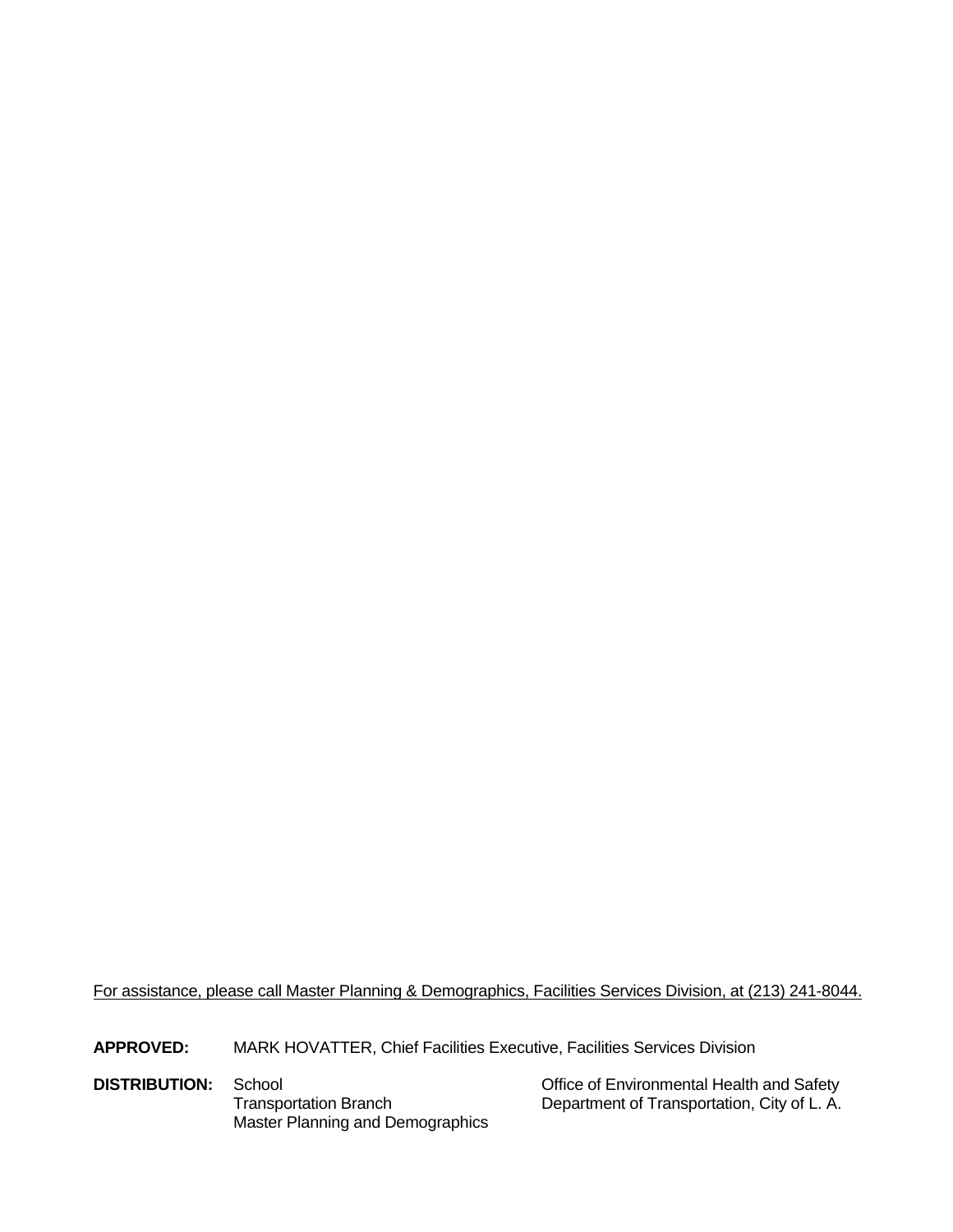### **LOS ANGELES UNIFIED SCHOOL DISTRICT F**acilities **S**ervices **D**ivision

# **LOC. CODE:** 8611 **COST CENTER:** 1861101

# **SUBJECT:** UPDATE BOUNDARY DESCRIPTION FOR FELICITAS and GONZALO MENDEZ HIGH SCHOOL EFFECTIVE JULY 1, 2014 (CLARIFIED 7-1-2015) (UPDATE 7-1-2016).

Reconfiguration has changed the grade levels serviced by this school and the boundary description has been updated to reflect this change. This updating does not change the intent of the boundary as it was approved on July 1, 2014 (clarified 7-1-2015). The description starts at the most northwesterly corner and follows the streets in clockwise order. Boundaries are on the center of the street unless otherwise noted.

This is an official copy for your file.

# BOYLE HEIGHTS ACADEMIC ZONE of CHOICE

(GRADES 9 - 12)

CESAR E. CHAVEZ AVENUE \* MISSION ROAD \* MARENGO STREET \* SAN BERNARDINO FREEWAY \* FICKETT STREET AND EXTENSION \* MALABAR STREET \* MOTT STREET \* BOULDER STREET \* EVERGREEN AVENUE \* MALABAR STREET \* INDIANA STREET \* UNION PACIFIC RAILROAD \* LOS ANGELES CITY BOUNDARY \* ALAMEDA STREET.

**Boyle Heights Academic Zone of Choice:** three schools or educational programs that students will be able to make application to when resident to this attendance boundary area. For the current school year students in grades 9 - 12 have three choices: Theodore Roosevelt High School, Felicitas & Gonzalo Mendez High School, and Science Technology Engineering Math (STEM) Academy of Boyle Heights. Additionally, Roosevelt High School hosts a by-application magnet center, Theodore Roosevelt Senior High Math, Science and Technology Magnet Academy.

For assistance, please call Master Planning & Demographics, Facilities Services Division, at (213) 241-8044.

**APPROVED:** MARK HOVATTER, Chief Facilities Executive, Facilities Services Division

Master Planning and Demographics

**DISTRIBUTION:** School **Contact School** Cffice of Environmental Health and Safety Transportation Branch Department of Transportation, City of L. A.